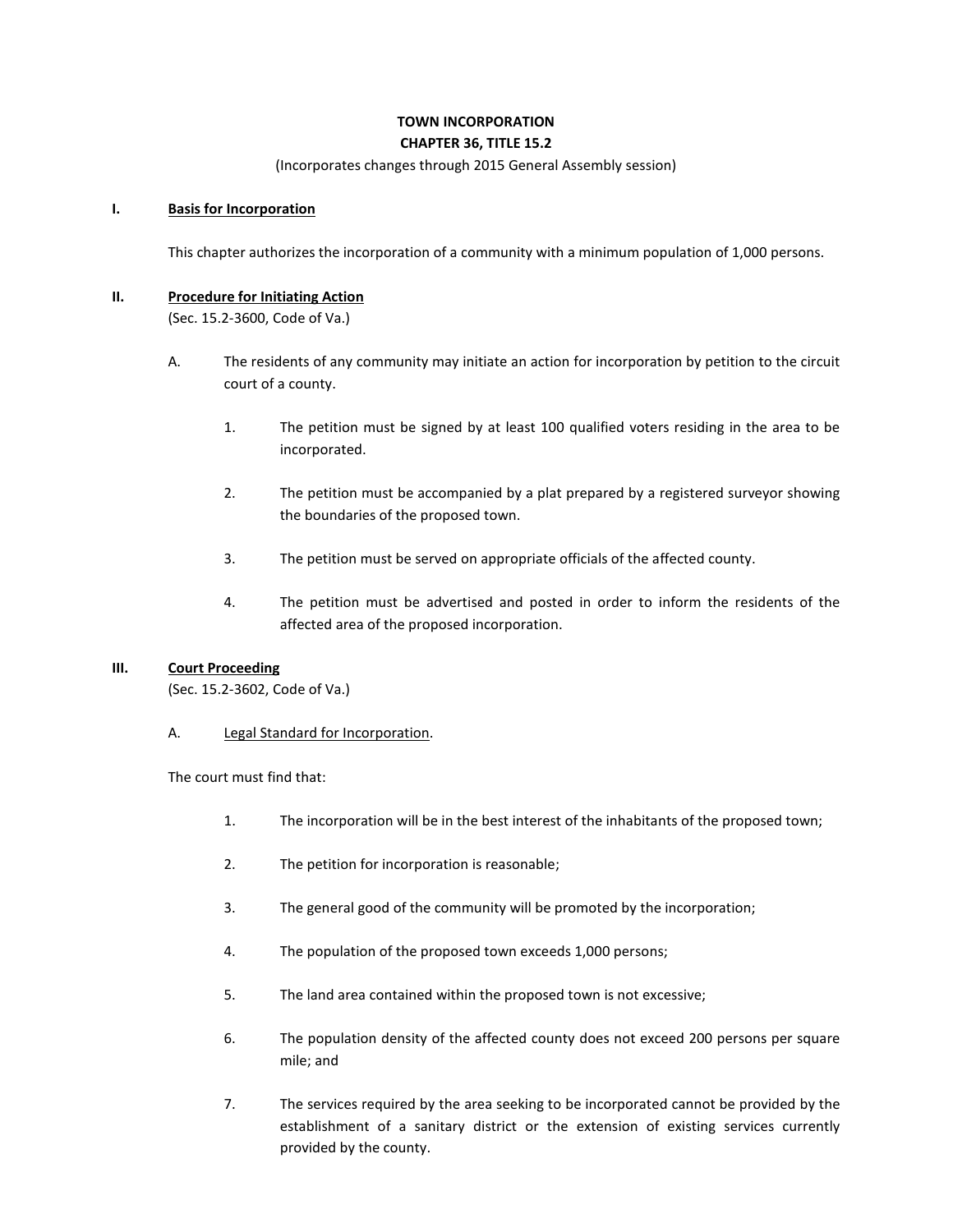# B. Assistance of the Commission on Local Government (Sec. 15.2-3601, Code of Va.)

The court may request the Commission on Local Government to conduct a review of the proposed incorporation prior to the court's hearing on the petition. If requested, the Commission will conduct a hearing to determine if the criteria for incorporation have been satisfied. At the Commission's hearing, all interested parties, including the affected county, may present evidence. In addition, the Commission will hold a public hearing on the matter. The Commission is required to transmit its findings to the court in writing.

C. Order for Incorporation (Sec. 15.2-3602, Code of Va.)

> If, after a hearing on the petition for incorporation and receipt of the report from the Commission on Local Government, the court determines the criteria for incorporation have been satisfied, the court will enter an order incorporating the area described in the petition as a town. Thereafter, the residents of the incorporated area "…shall be a body politic and corporate with all the powers, privileges and duties conferred upon and appertaining to towns under the general law…"

> 1. The newly incorporated town, however, can perform no municipal services or contract any debt until after its governing body is elected and takes office.

### **IV. Elections**

(Sec. 15.2-3604, Code of Va.)

- A. The court order incorporating the town will also include provisions for electing members of the town's initial governing body.
	- 1. Date of Election. At least 90 days from the date of the incorporation but not within 120 days of a general election.
	- 2. Offices for Election. As specified by the Code of Virginia, there shall be elected a fivemember town council.
	- 3. Length of Service. The five council members will serve until their successors are elected pursuant to the provisions of the charter granted to the new town by the Virginia General Assembly.

### **V. Town Charter**

(Sec. 15.2-3603, Code of Va.)

- A. At the session of the Virginia General Assembly following its incorporation, the town shall request that body to grant it a charter. Until the town is granted a charter, the affairs of the town shall be governed by the general law provisions of the Code of Virginia.
	- 1. A charter is a special act of the General Assembly which provides for the structure of